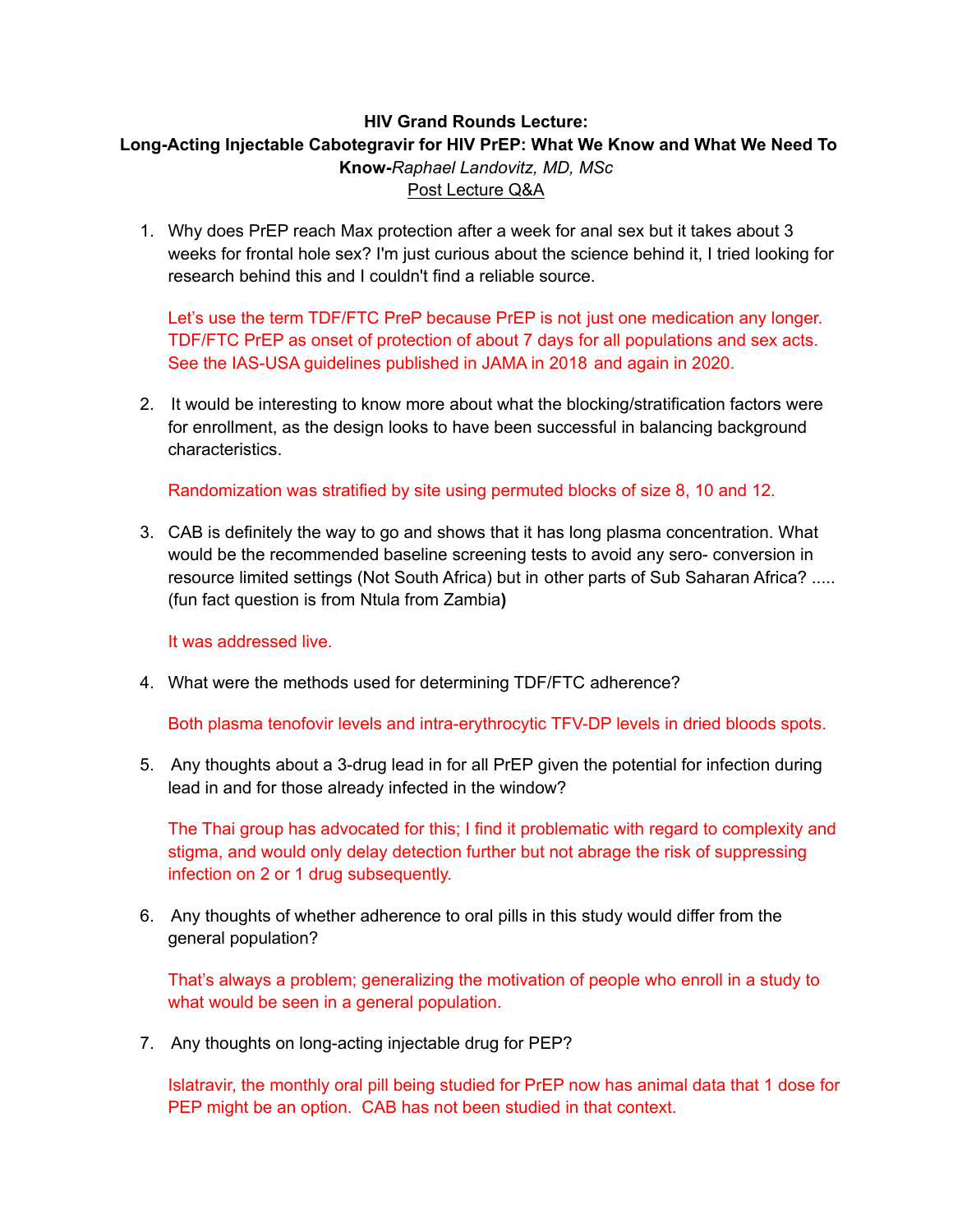8. HPTN083 showed 4 incident infections despite therapeutic levels of cabotegravir. The suggested viremic escape can occur at higher levels of cabotegravir. Were mutations 148 and 263 associated with these failures? If so this wipes out integrase inhibitors as therapeutic options.

148 was seen in most of the resistant cases. 263 was seen in one. The phenotypes suggest retained susceptibility to DTG, but I would not feel comfortable using it in these cases. The cross class resistance is a concern certainly.

9. CEPA called the pricing of cabotegravir/rilpivirine for treatment of HIV as reasonable, but noted that long acting cabotegravir as PrEP is not cost effective. Any comments?

That's not CEPAC's conclusion. Their conclusion was that it would not be cost effective if priced identically to the current pricing of CAB + RPV combination injectable treatment.

10. Could LAI for PrEP be injected into the arm?

## Not currently.

11. How often is the LAI for PrEP injection required?

The first 2 injections are 4 weeks apart, after that 8 weeks between injections.

12. Comment: looking at some of the structural and systemic, cultural barriers adolescents and young person's face when it comes to retaining them on PrEP Tx ... very interesting.this might be a breakthrough in Africa

Agree.

13. If cabotegravir is effective for HIV prevention for 2 months but in women subtherapeutic levels last up to 12 months will this lead to pressure to cause integrase resistance if hiv is caught in the ensuing 10 months.

As was noted in the discussion of 083's "B" cases, we now have 3 cases of infection acquisition during the "tail" that did not result in resistance. While this does not mean it cannot happen, it is reassuring that this was not seen. It's also not just in women that the tail is prolonged.

14. Is E138K also a NNRTI mutation? How about RPV?

138 is an important mutation location both in integrase and reverse transcriptase, but obviously have different implications depending on what gene they reside.

15. This may also reinforce the need for 2-3 drugs to treat HIV. Are you assume that the INSTI resistance was due to CAB use? Should we begin using the more sensitive RNA